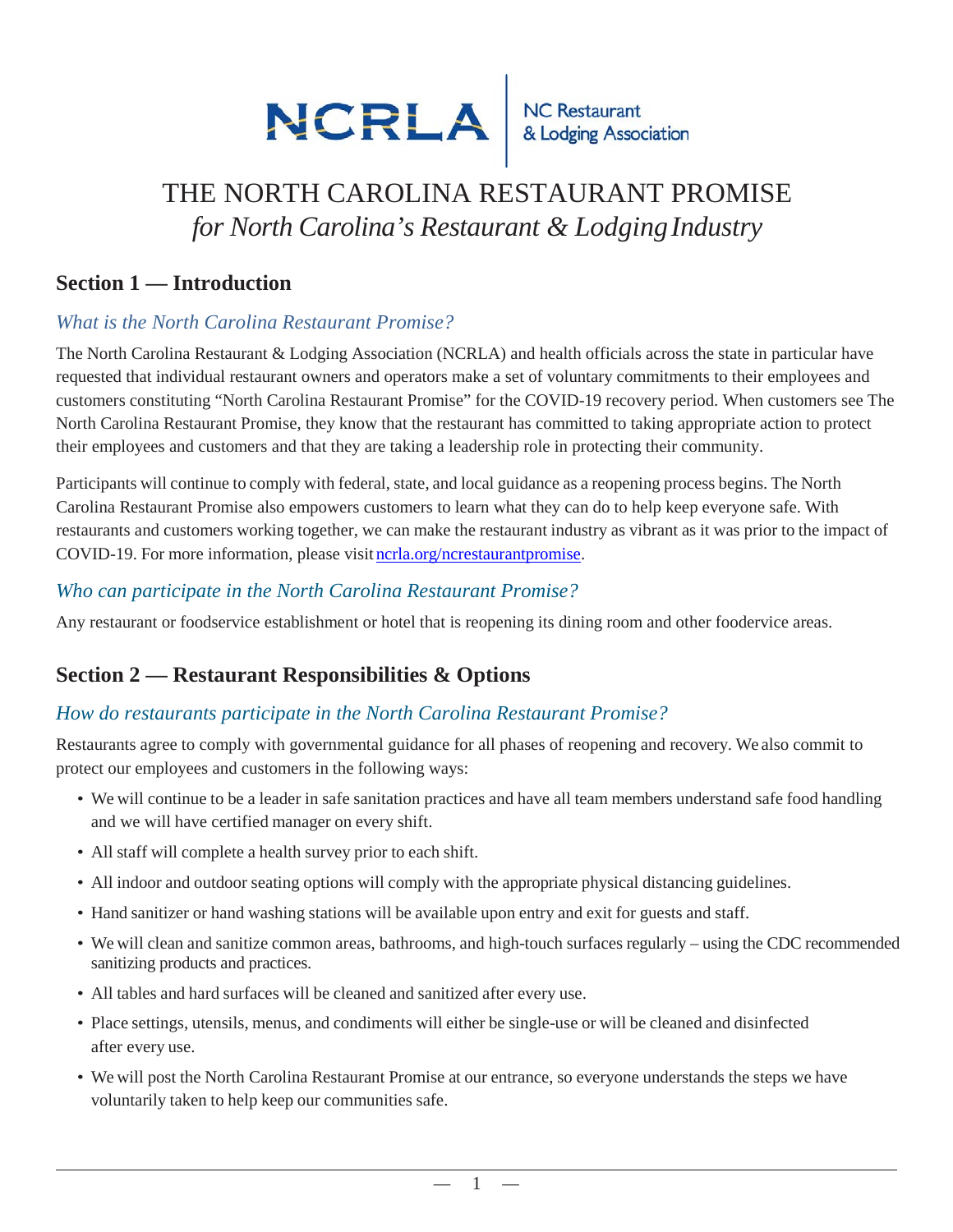# **Section 3 — Best Practices**

#### *What are some best practices restaurants can, but are not specifically required to follow, in order to comply with the commitments in the North Carolina Restaurant Promise?*

Importantly, restaurants are already experts in safe food handling and sanitation, and so many of their routine practices will go a long way towards fulfilling the commitments in the North Carolina Restaurant Promise. Different strategies will be appropriate for different restaurants at different times, but the following are ideas that can be implemented or adapted to fit a restaurant's needs:

- Complete the NC Hospitality Industry Covid-19 Best Practices Courses for Restaurant Managers, Back of the House Employees, and Front of the House Employees.
- Designate a single employee per shift, ideally with a clearly identifiable uniform or badge for customers to recognize, to oversee safety and sanitation measures.
- Employees shall wear gloves and/or masks and other protective equipment in keeping with public health guidelines relating to COVID-19.
- Limit table capacity in accordance with recommended guidelines.
- As an alternate option to physical distancing, consider the use of physical barriers when appropriate.
- Tables should be moved apart, removed, or taken out of service. For tables that are unable to be moved, physically block off or take out of service so they are clearly not in use.
- Use signage and/or floor markings to help customers comply with social distance guidelines in common areas.
- Encourage contactless payment options like credit cards or online ordering
- Have each staff member complete a health survey prior to their shift.\*

#### *\* What kinds of questions should a restaurant ask its employees to perform health screenings before each shift?*

Yes or no questions/statements like these can help strike the balance between obtaining the necessary health information and respecting privacy concerns. Recommendation is to have all employees complete a simple preshift screening that includes answering questions like:

- Do you have any of these symptoms: fever, aches, cough, shortness of breath?
- Have you come in contact with anyone diagnosed with COVID-19?
- Are you currently waiting for the results of a COVID-19 test?
- Have you traveled outside North Carolina over the last 14 days?
- I understand my responsibility to not come to work if I have symptoms of COVID-19 or have recently come into contact with someone who has COVID-19.
- I understand my responsibility to comply with the restaurant's health and sanitation standards.

#### *How should participating restaurants communicate the commitments of the North Carolina Restaurant Promise?*

It's vital that restaurants communicate the commitments directly to their staff and monitor compliance. Restaurants should also take steps to communicate their enrollment in the North Carolina Restaurant Promise by posting the required notice at entrances, and if the restaurant uses a website or social media, through those channels as well.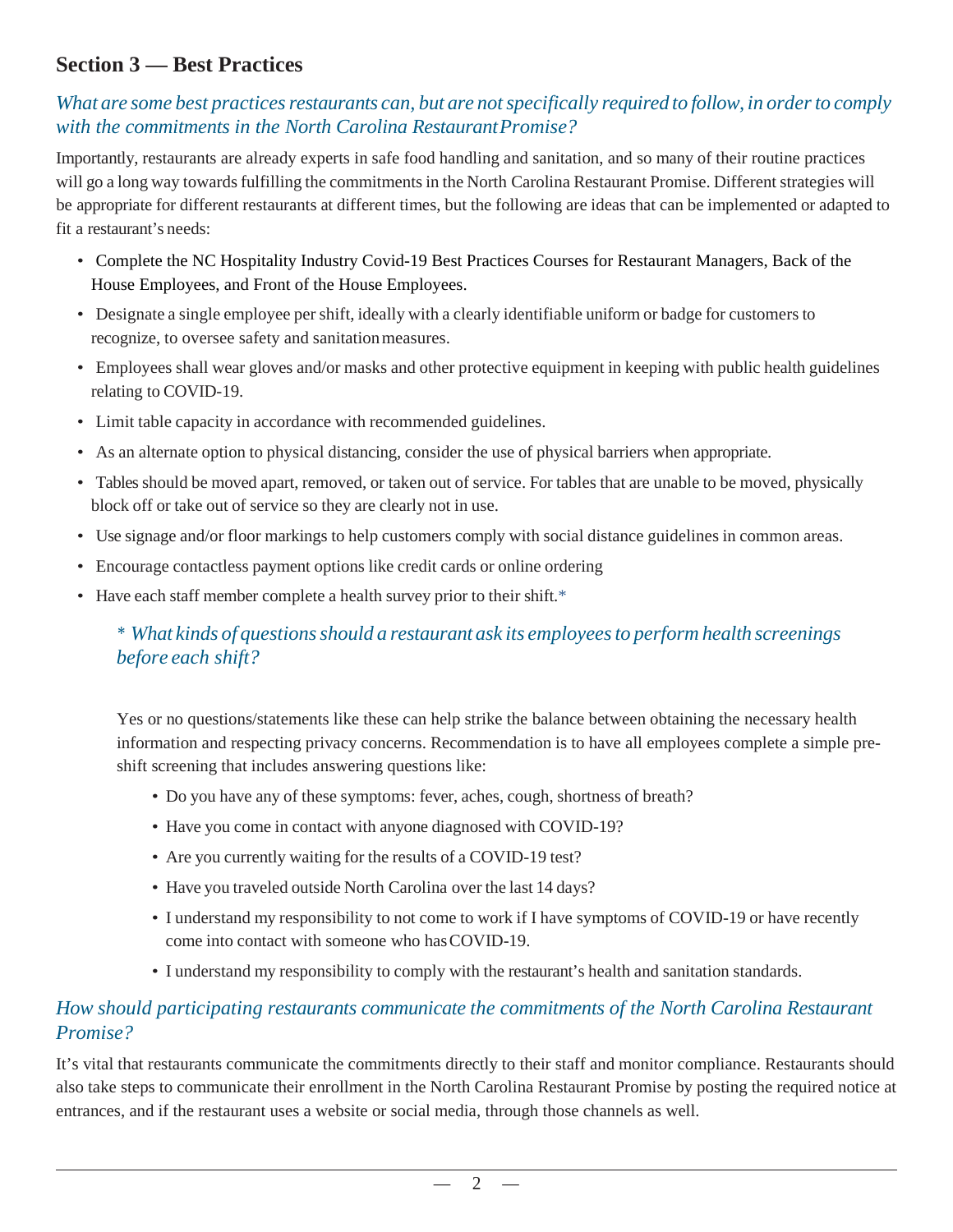# **Section 4 — Customer Responsibilities & Options**

# *Why are customers included within the North Carolina Restaurant Promise?*

Customers are included because we all have a responsibility to follow public health authority guidance to prevent the spread of COVID-19. By partnering together, we can keep everyone safe.

#### *What commitments does the North Carolina Restaurant Promise ask customers to make to restaurants?*

- If you have been exposed to COVID-19 recently or have symptoms of COVID-19 (including a fever, cough, or shortness of breath), please help us keep everyone safe by using our contactless delivery options.
- If you have underlying heath conditions or are otherwise concerned about contracting COVID-19, please feel free to use our contactless delivery options.
- If you have any questions about the North Carolina Restaurant Promise, please ask for a manager who will be happy to assist you.

#### *What can restaurants do to help customers meet these obligations?*

Restaurants are encouraged to maximize the use of contactless delivery options and advertise those options to potential customers. Publicizing information about the North Carolina Restaurant Promise should also increase customers' compliance.

# **Section 5— Restaurant Reopening & Training**

NCRLA has a long history of promoting food safety programs to restaurants foodservice establishments across the state. NCRLA will subcontract with NCSU to develop a COVID-19 specific training and deliver it through their proven delivery system known as the North Carolina State Extension Safe Plates Training and Educational Programs. The COVID-19 program will provide a consistent, evidence-based program for nearly 20,000 eating and drinking establishments in the state. The program is designed to incorporate the best available science in food safety and is presented considering adult education and behavior theories. A rigorous content development and review process is followed for all trainings and materials. These materials will be created in conjunction with NC DHHS Food Protection and NCRLA to ensure consistency with standards and a pragmatic, industry-friendly approach. Training The proposed training will serve to provide specific guidance to restaurants and food businesses best practices upon reopening using a phased in approach returning to full dine-in after the COVID-19 stay at home order. Each of these short training sessions are designed to be less than 30 minutes long and are delivered online in an engaging and interactive format.

# **Section 6— Additional Resources & Next Steps**

# *What resources and support are available related to the North Carolina Restaurant Promise?*

NCRLA will share information about the North Carolina Restaurant Promise with elected officials, the public, allied groups, and the media to assure the public and policymakers that North Carolina restaurants stand ready to reopen safely in keeping with these commitments. NCRLA will also be available to help answer questions and provide support to restaurants as they reopen their dining and other full-service spaces. Also, the National Restaurant Association has created a COVID-19 Restaurant Response Kit, and continues to provide ServSafe training products like Food Handler and Manager's Certification. These resources can be found at:

- [National Restaurant Association COVID-19 Restaurant Response](https://ncrla.help/wp-content/uploads/2020/04/NRA-REOPEN_GUIDANCE_CoBranded_NC.pdf)
- [NC Hospitality Industry COVID-19 Training for Managers, Back of the House, and Front of the House](https://www.ncrla.org/wp-content/uploads/2020/04/Restaurant-Reopening-Training-043020_FINAL.pdf)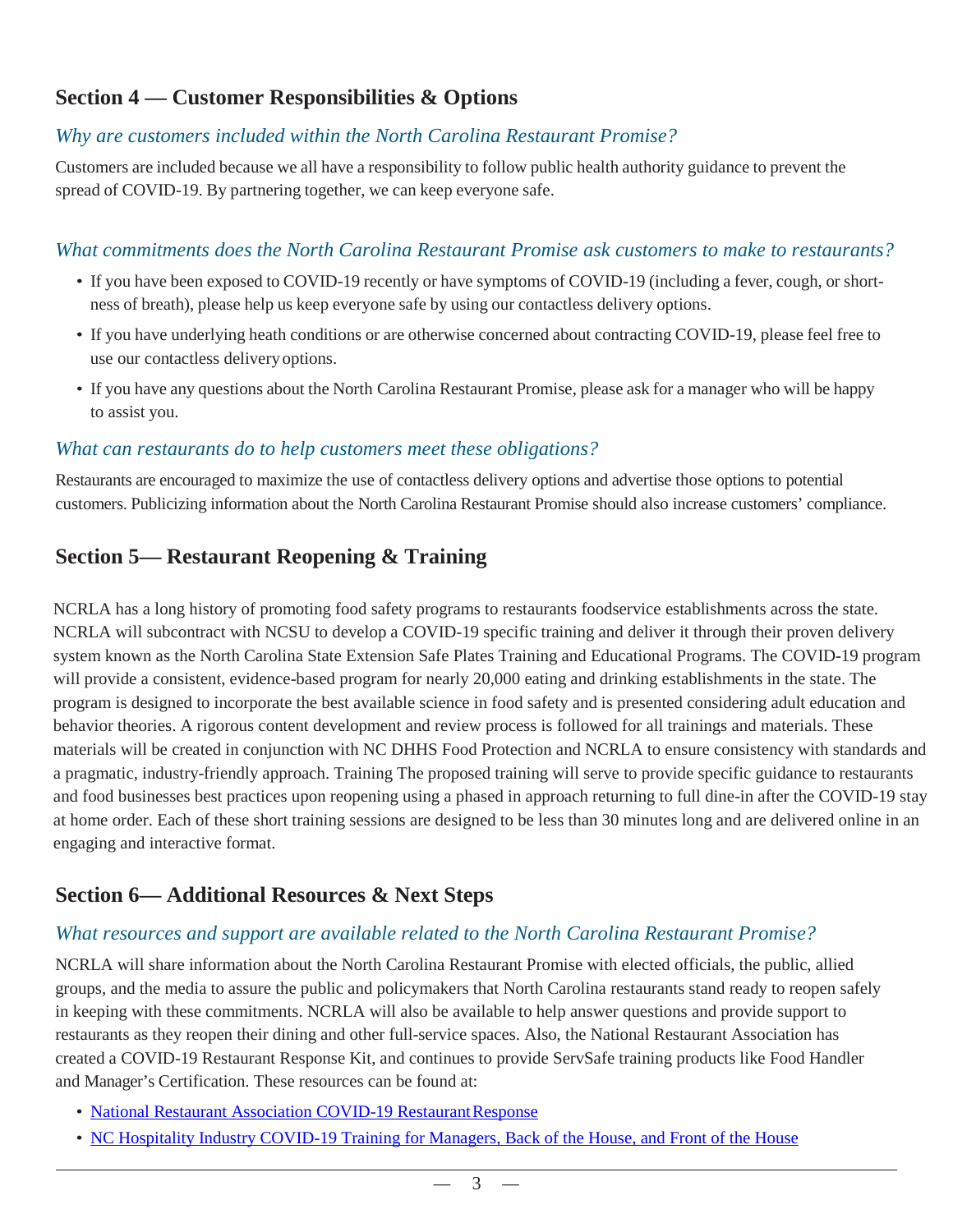- [ServSafe Takeout: COVID-19](https://event.on24.com/eventRegistration/EventLobbyServlet?target=reg20.jsp&partnerref=WebSS&eventid=2233534&sessionid=1&key=A98A8B947B30A6BD86CD597DD3255F4E®Tag=869294&sourcepage=register) Precautions
- [ServSafe Delivery: COVID-19](https://event.on24.com/eventRegistration/EventLobbyServlet?target=reg20.jsp&partnerref=WebSS&eventid=2233534&sessionid=1&key=A98A8B947B30A6BD86CD597DD3255F4E®Tag=869294&sourcepage=register) Precautions
- [ServSafe Food](https://www.servsafe.com/access/ss/Catalog/FreeFoodHandlerProducts) Handler
- [Best practices for restaurants, food retail, pick-up and delivery –](https://www.fda.gov/food/food-safety-during-emergencies/best-practices-retail-food-stores-restaurants-and-food-pick-updelivery-services-during-covid-19#operations) managing employee health and operations FDA
- CDC [COVID-19](https://www.cdc.gov/coronavirus/2019-ncov/faq.html) FAQs

#### **Disclaimer**

The North Carolina Restaurant & Lodging Association (NCRLA) is a 501(c)(6) trade association representing the North Carolina hospitality industry, including restaurants and hotels and NCRLA has developed the North Carolina Restaurant Promise guidelines above, seeking voluntary participation by North Carolina restaurants and hotels. NCRLA makes no warranties with respect to the ultimate effectiveness of the Promise program and assumes no responsibility for assuring compliance by any restaurant or hotel with such guidelines.

**Visit [ncrla.org/ncrestaurantpromise](https://ncrla.org/ncrestaurantpromise) to learn more about the North Carolina Restaurant Promise.**